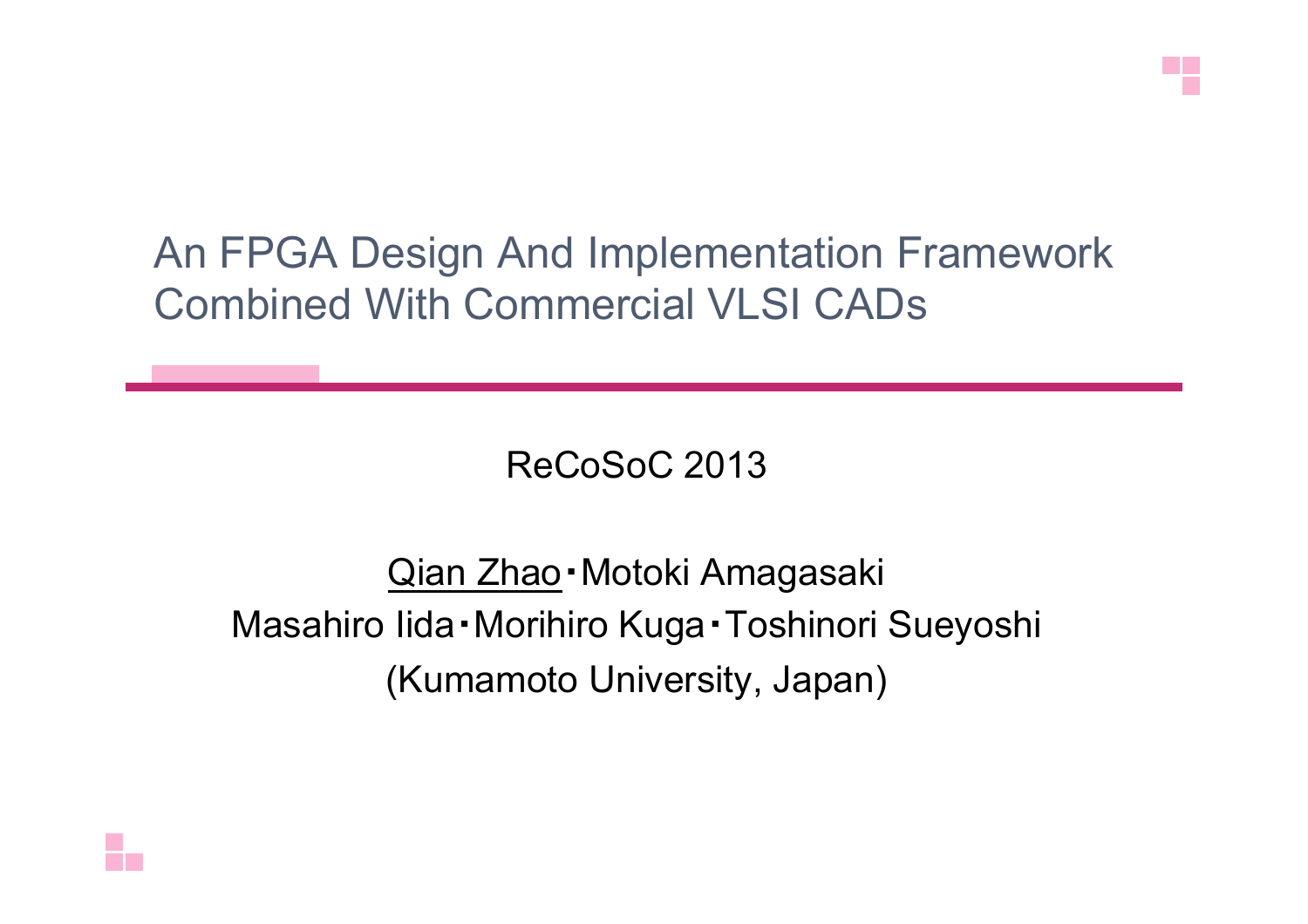## Background **Background**

**Kumamoto** 

- FPGA IP core development
	- Make SoC programmable
	- Requirements:
		- Synthesizable
		- Architecture exploration
		- **Scalability**
		- Other features (3D, dependability,etc)

**Traditional** academic flows are not applicable

1 

- FPGA IP design framework is required
	- Efficiently evaluate & implement various arch.
	- Connect to commercial VLSI design flow

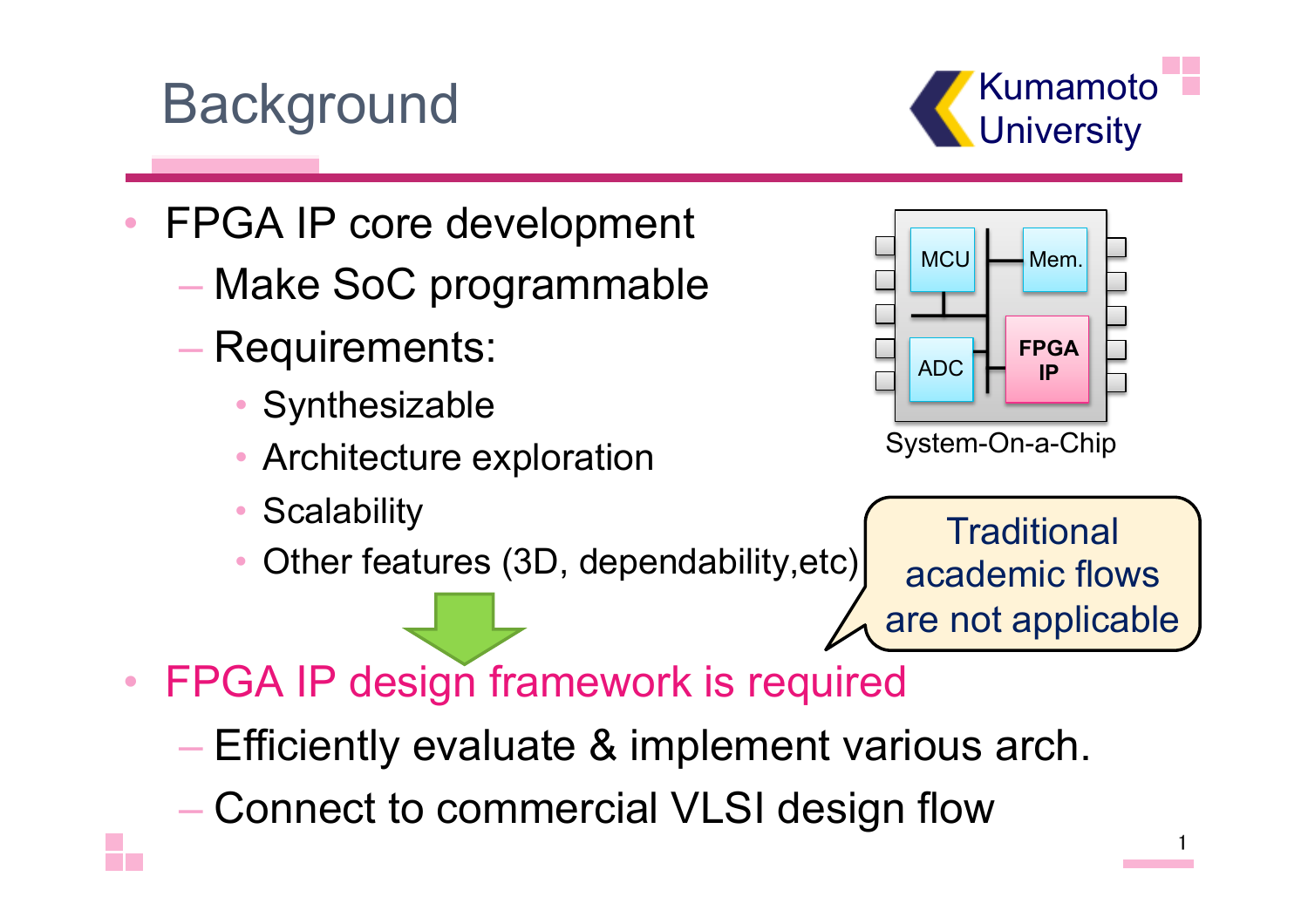## Goal of this research



- Goal: *Develop an FPGA IP design framework*
- Method: *Develop novel routing tool EasyRouter*
- New features:
	- Implement new architectures easily
		- C#(Mono) Platform (Linux/Windows)
		- C# script based Arch. definition
	- Arch. Exploration -> HDL & Bitstream generation
		- Same arch. exploration functions as traditional tools
		- Generate HDL & BitStream with simple templates
		- Performance analysis with commercial VLSI flow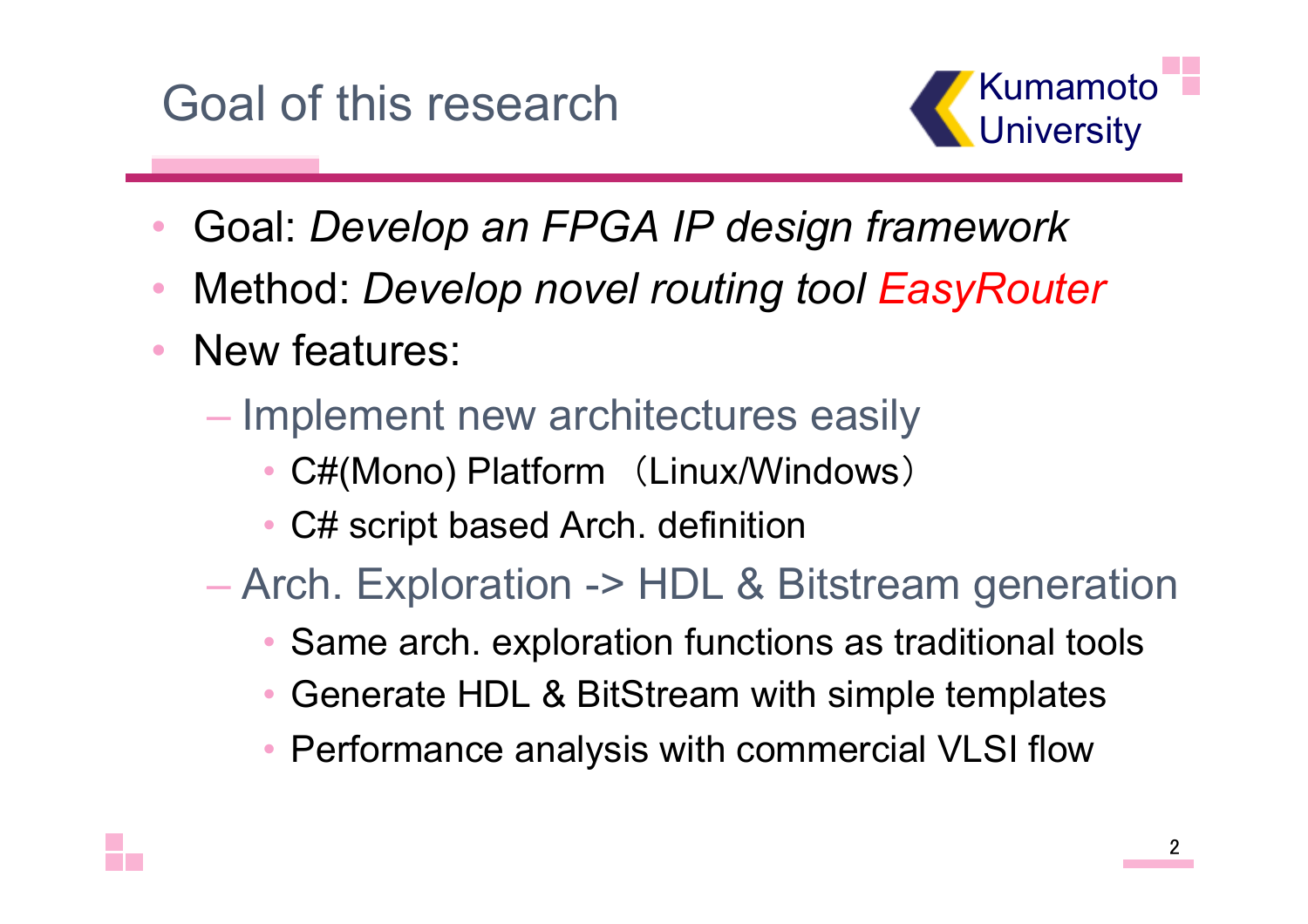# Compare with VPR **Compare with VPR**



VPR is the main academic placement & routing tool



- Arch. is defined with XML&C
	- Hard to implement new

architectures

Script based arch. definition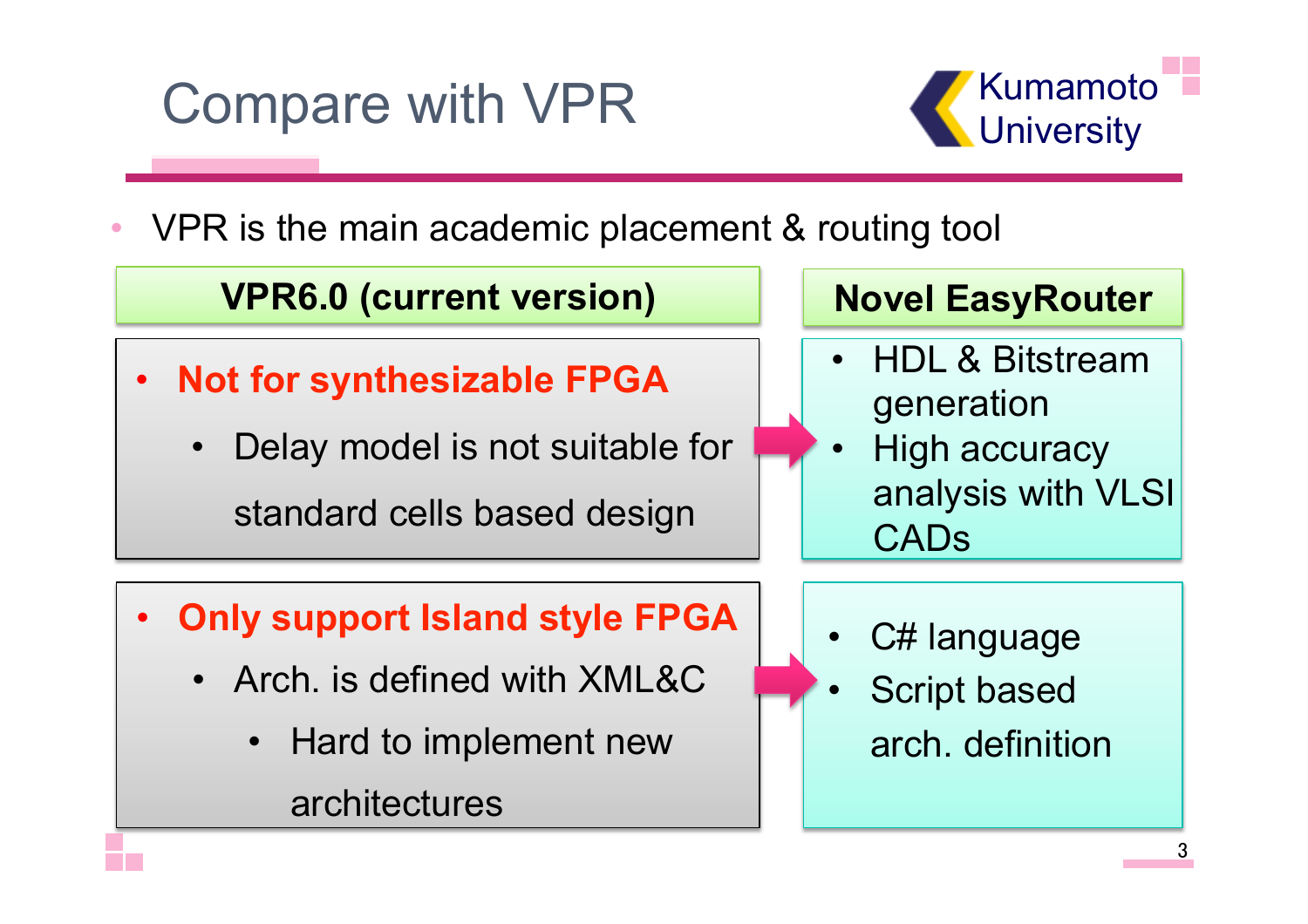Kumamoto **University** VPR: XML based Arch. definition

- Only support "Island Style" FPGA
- Parameters can be changed in XML based Arch. File



- Only small changes can be made for the supposed Arch.
- For unsupported Arch., need to modify the source code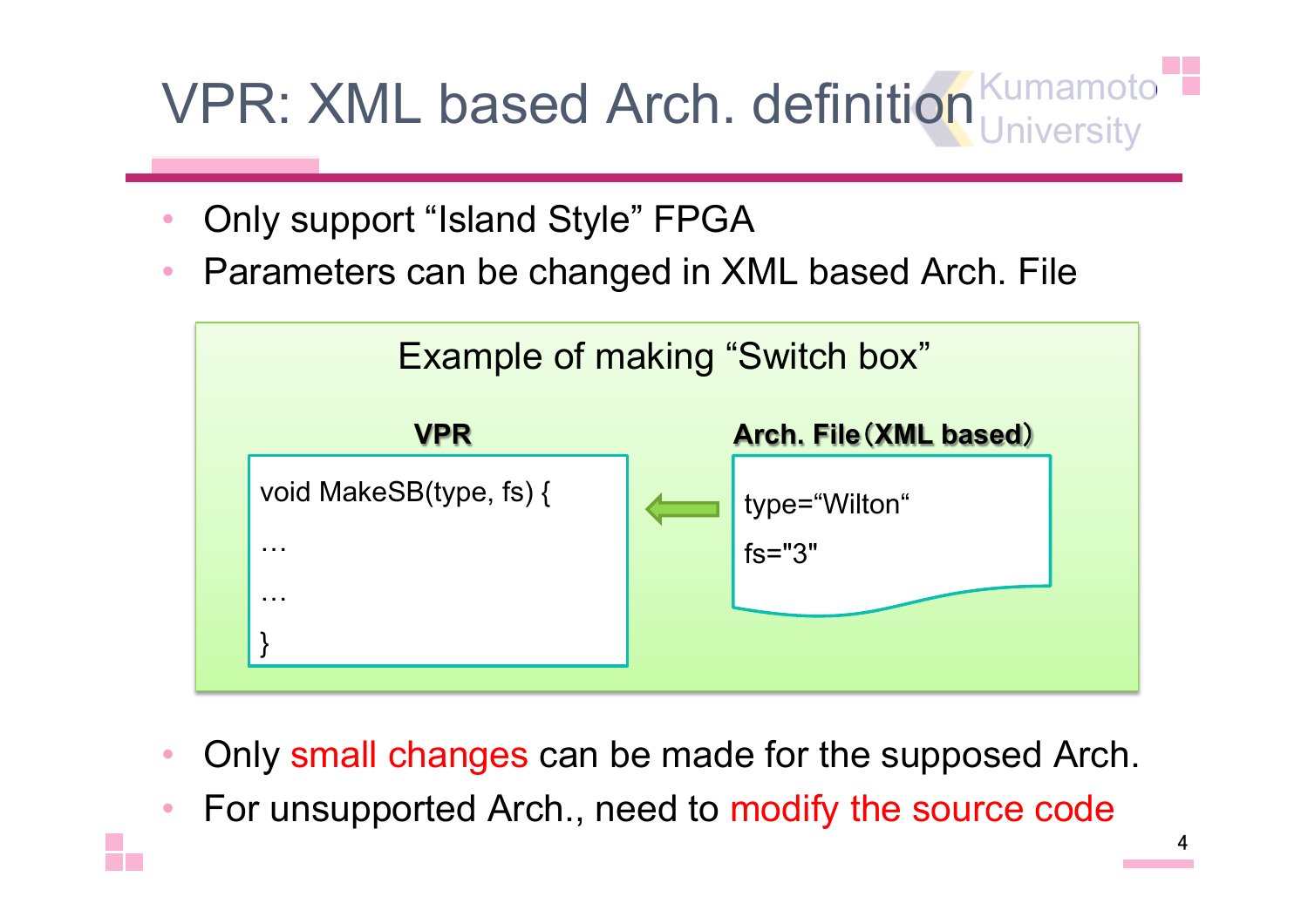# VPR: Delay model



5 

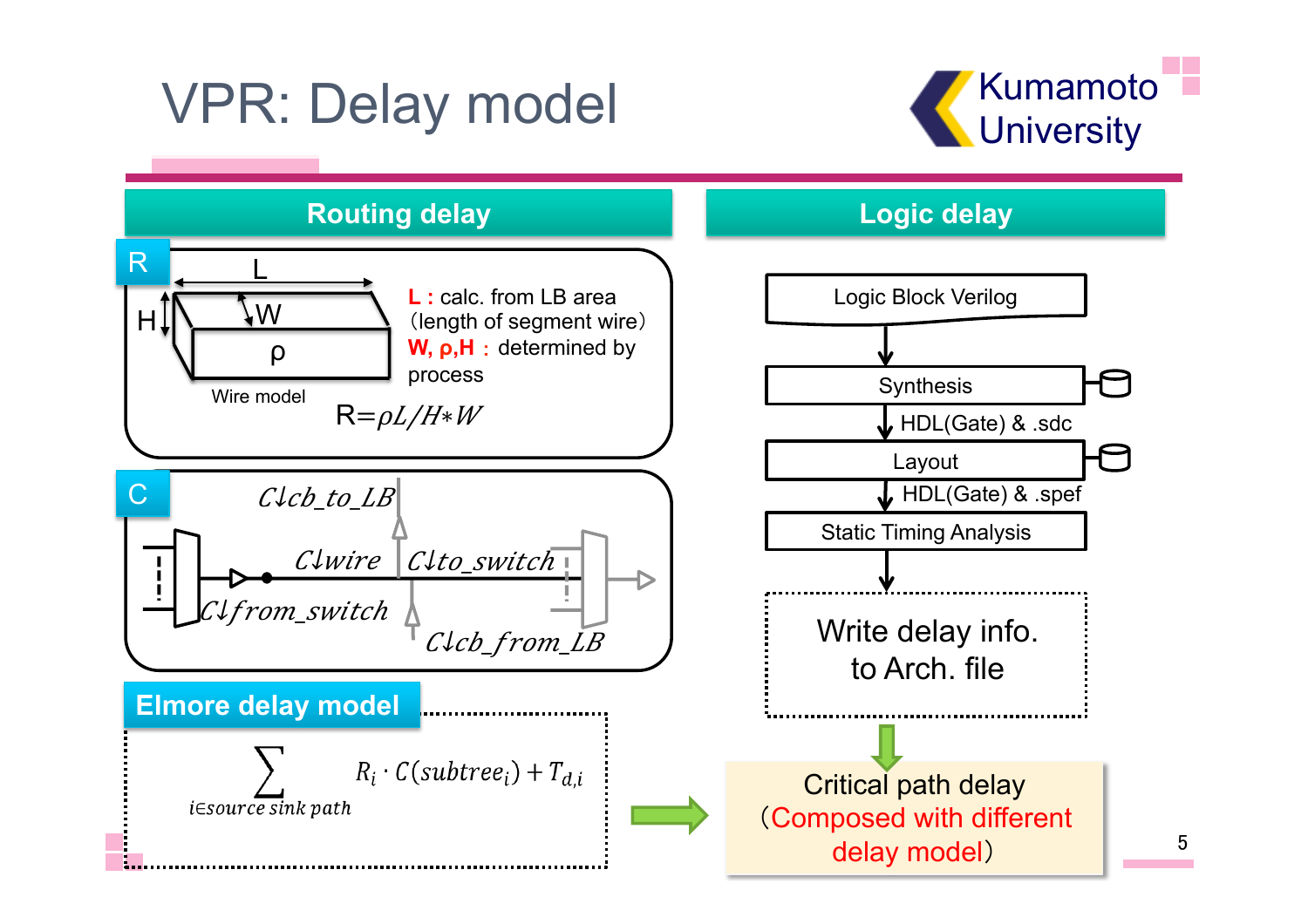## EasyRouter blocks **CasyRouter blocks**



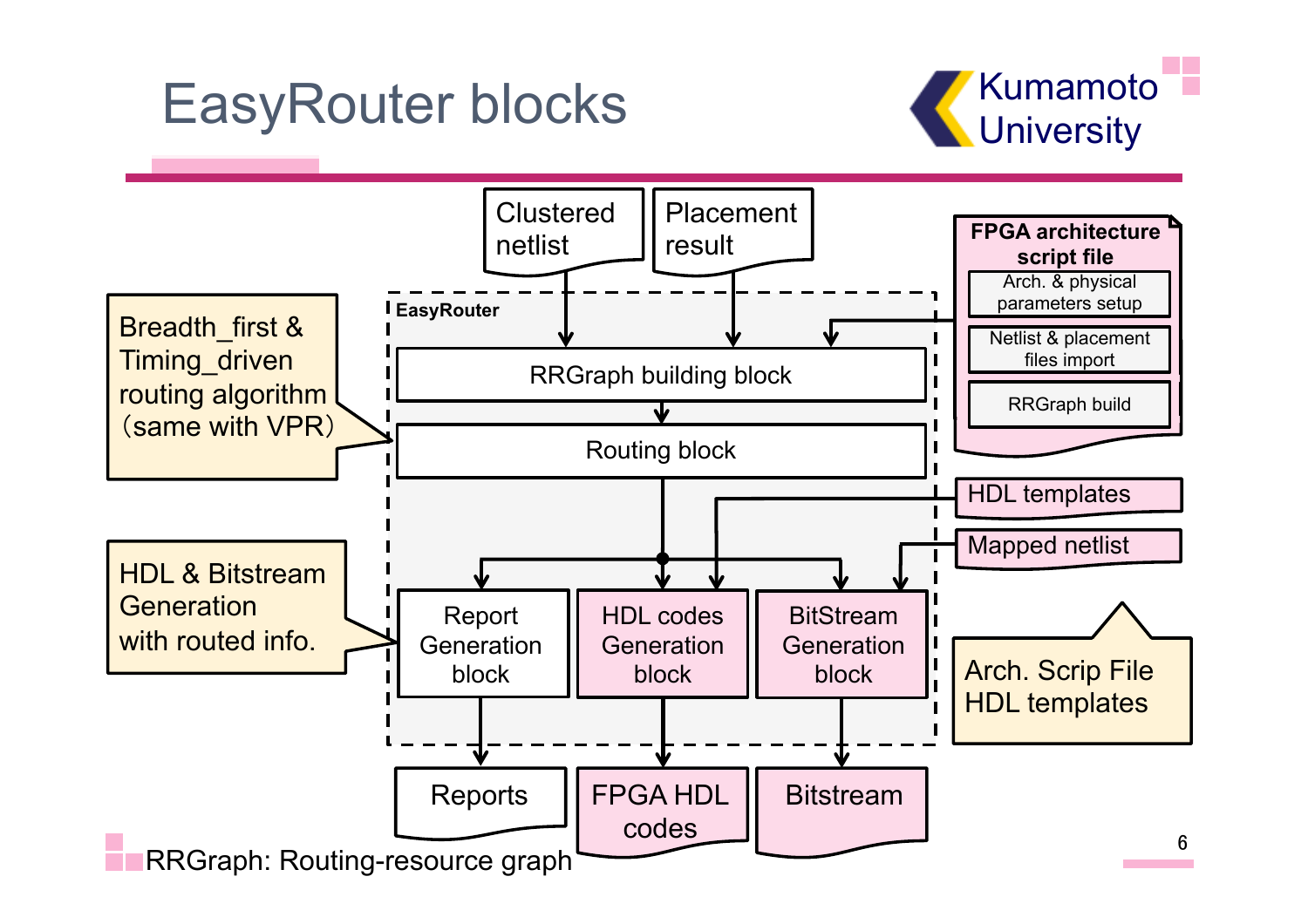Script based Arch. definition



- Implement FPGA Arch. in a script file
	- Dynamic compiled during execution
	- Contains both Arch. Implement codes and parameters
	- Any architecture can be implemented in low cost

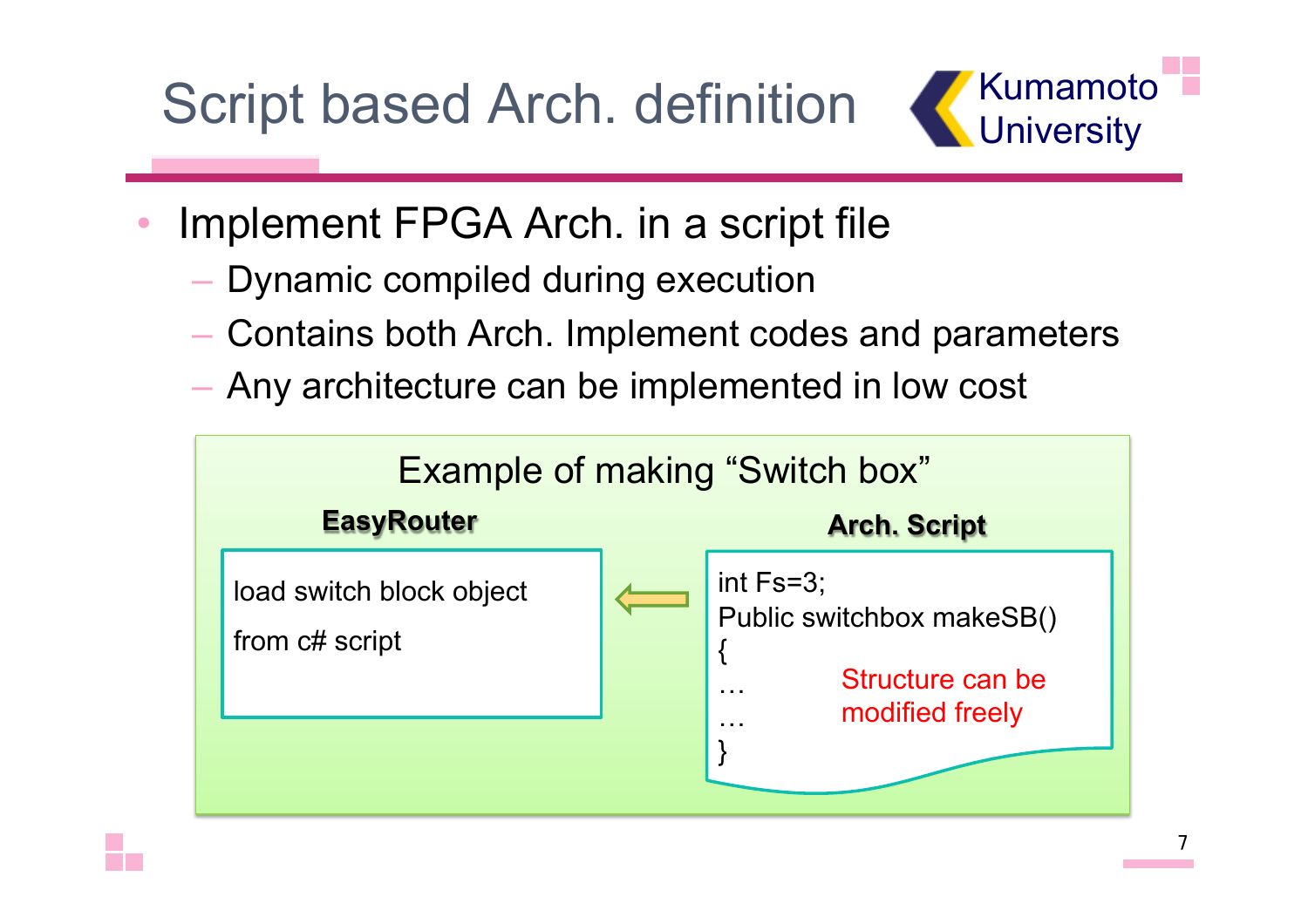# Verilog & BitStream generation Kumamoto

#### **VerilogHDL**

- **Logic block**
	- Prepared in template
- **Routing**
	- Generated according to Channel width / CB,SB topology
- **Chip :**Top level module according to array size

#### **BitStream**

- **Routing & Local connection block**
	- Generated according to routed info.
- **Logic block** 
	- Technology mapping results
- CB: Connection Block SB: Switch Box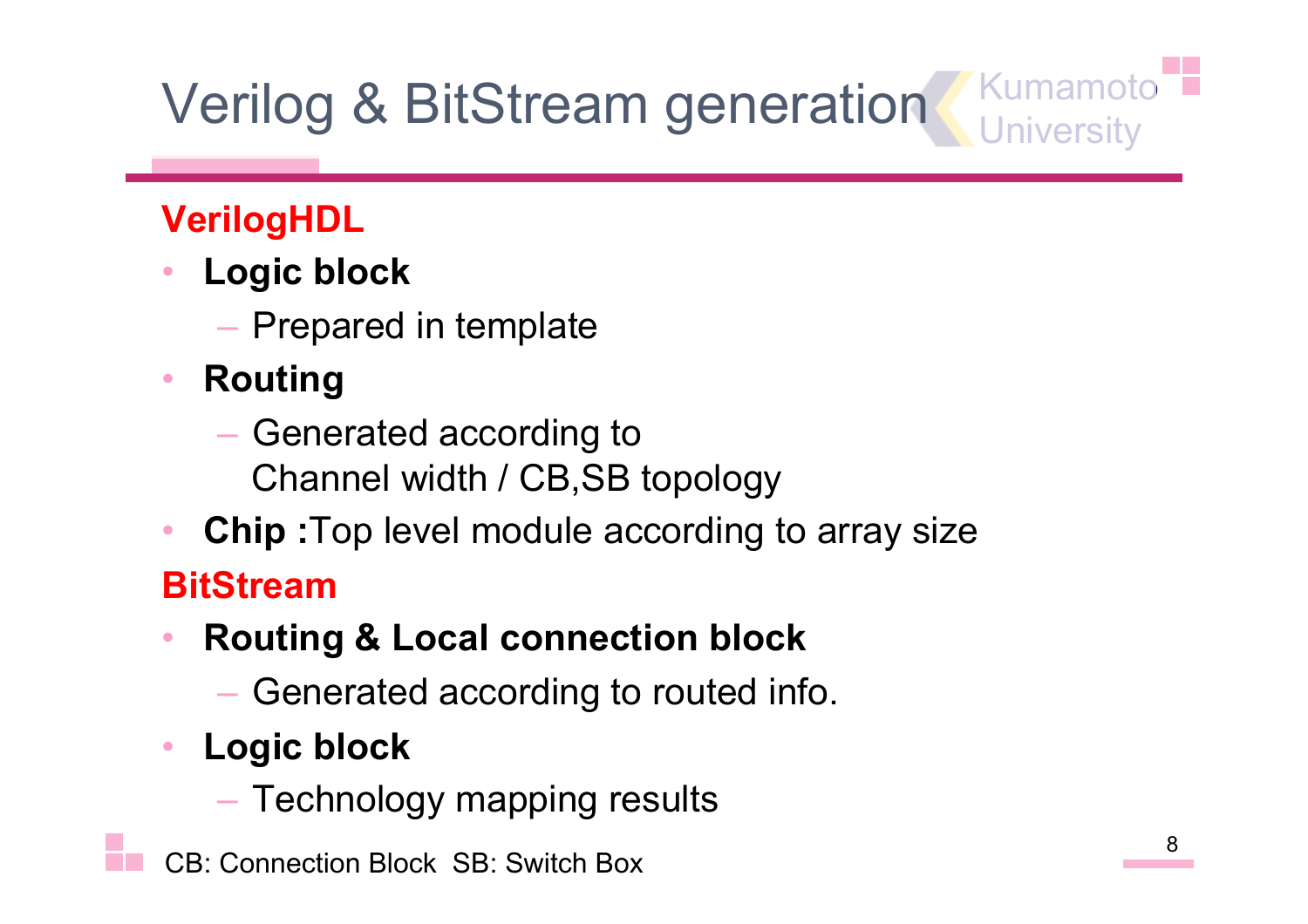# FPGA design flow based on EasyRouter

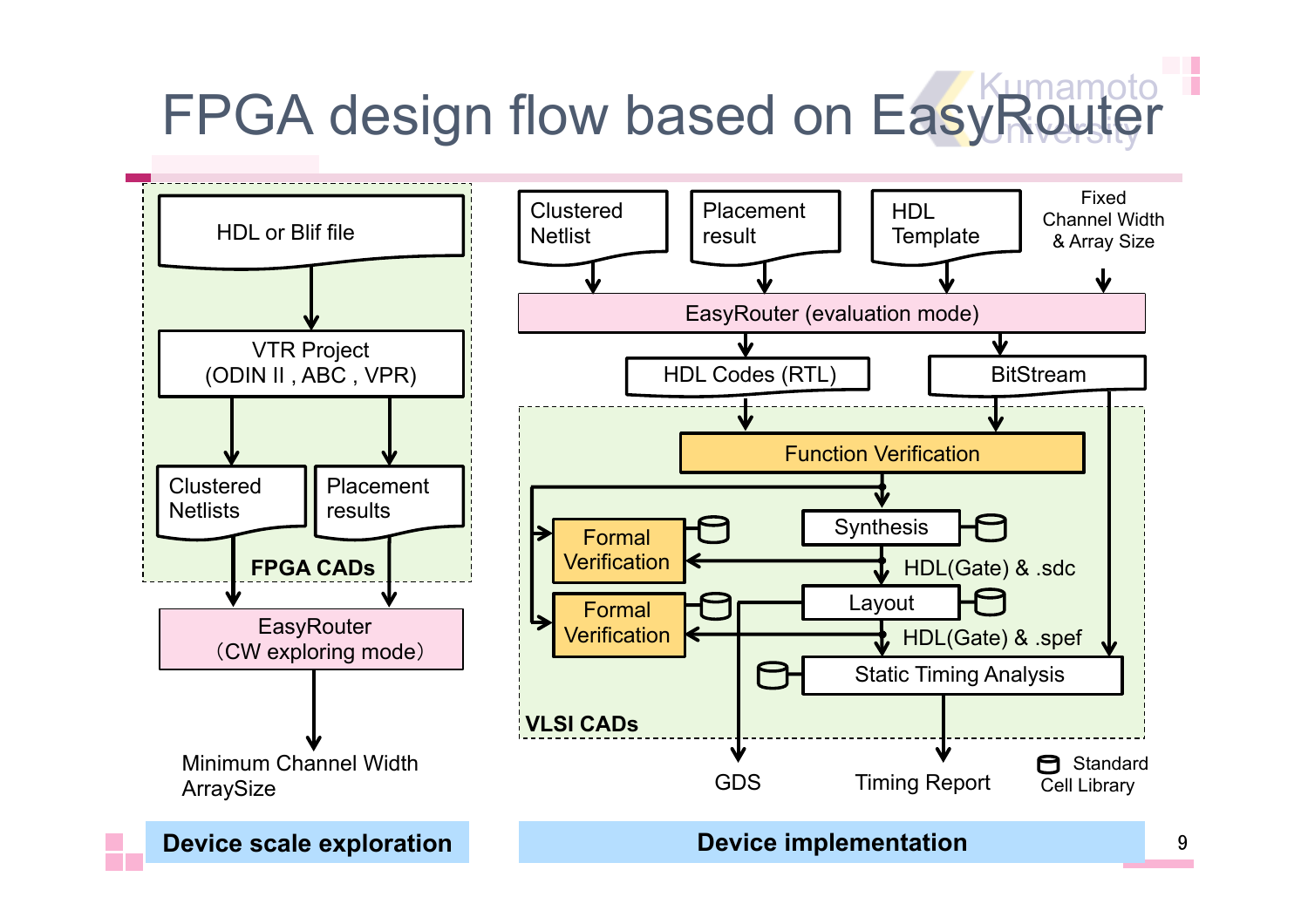# Fast evaluation with EasyRouter Kumamoto

- The fast evaluation with EasyRouter can be used when
	- VLSI analysis is too slow (big chip)
	- No available VLSI flow(3D-FPGA)

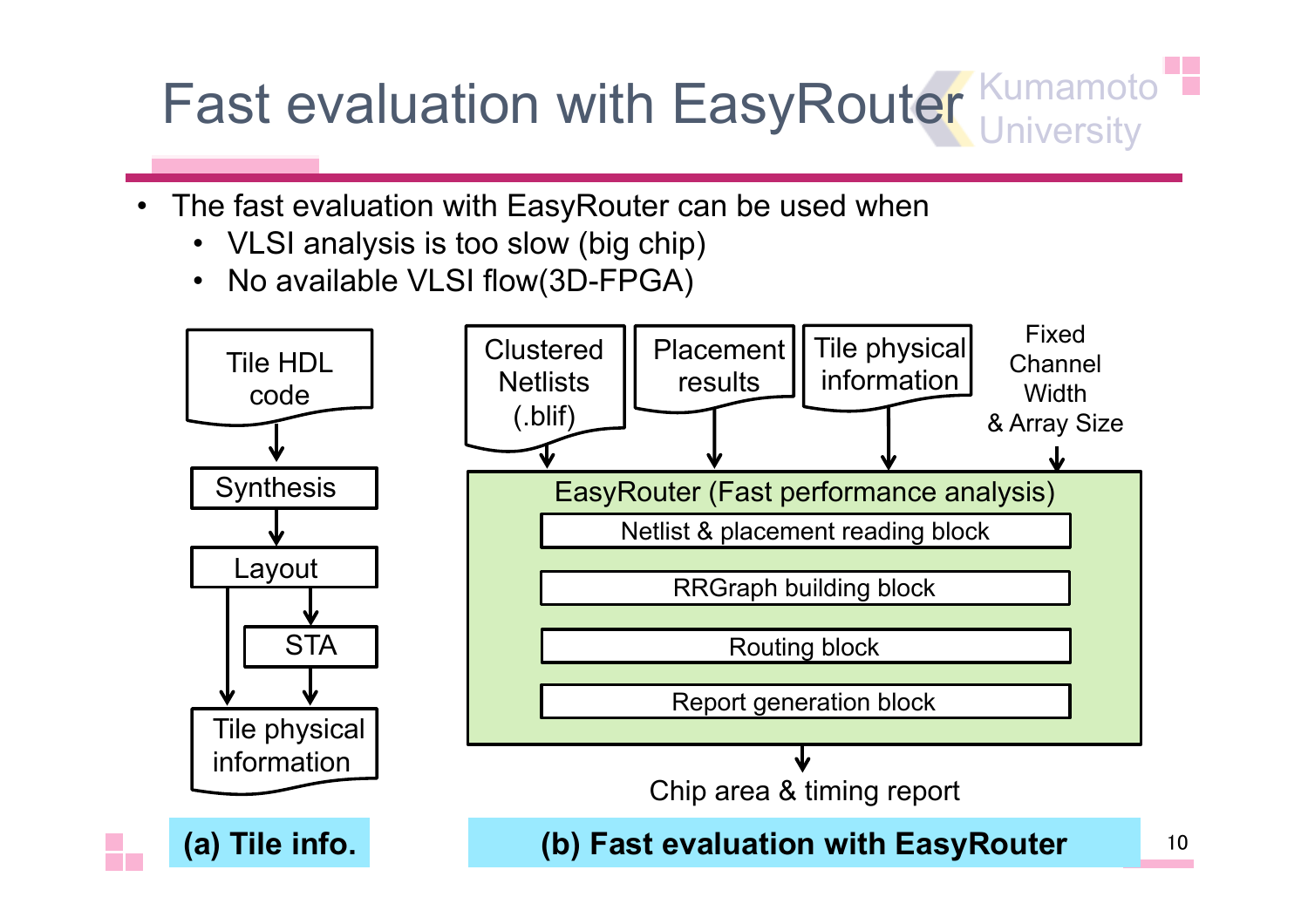# Evaluation : EasyRouter **Canaly Evaluation : EasyRouter**



- Device structure
	- Island style FPGA

| <b>Item</b>      | value                 |
|------------------|-----------------------|
| Logic cluster    | $4$ -LUT $\times$ 4   |
| $#$ of LB inputs | 10                    |
| <b>SB</b>        | Wilton(Fs=3)          |
| CB               | Fc_in=0.5, Fc_out=1.0 |
| Channel          | Single lines          |

- MCNC Benchmarks
- Evaluation items
	- Minimum channel width for routability evaluation
	- Execution time for tool efficiency evaluation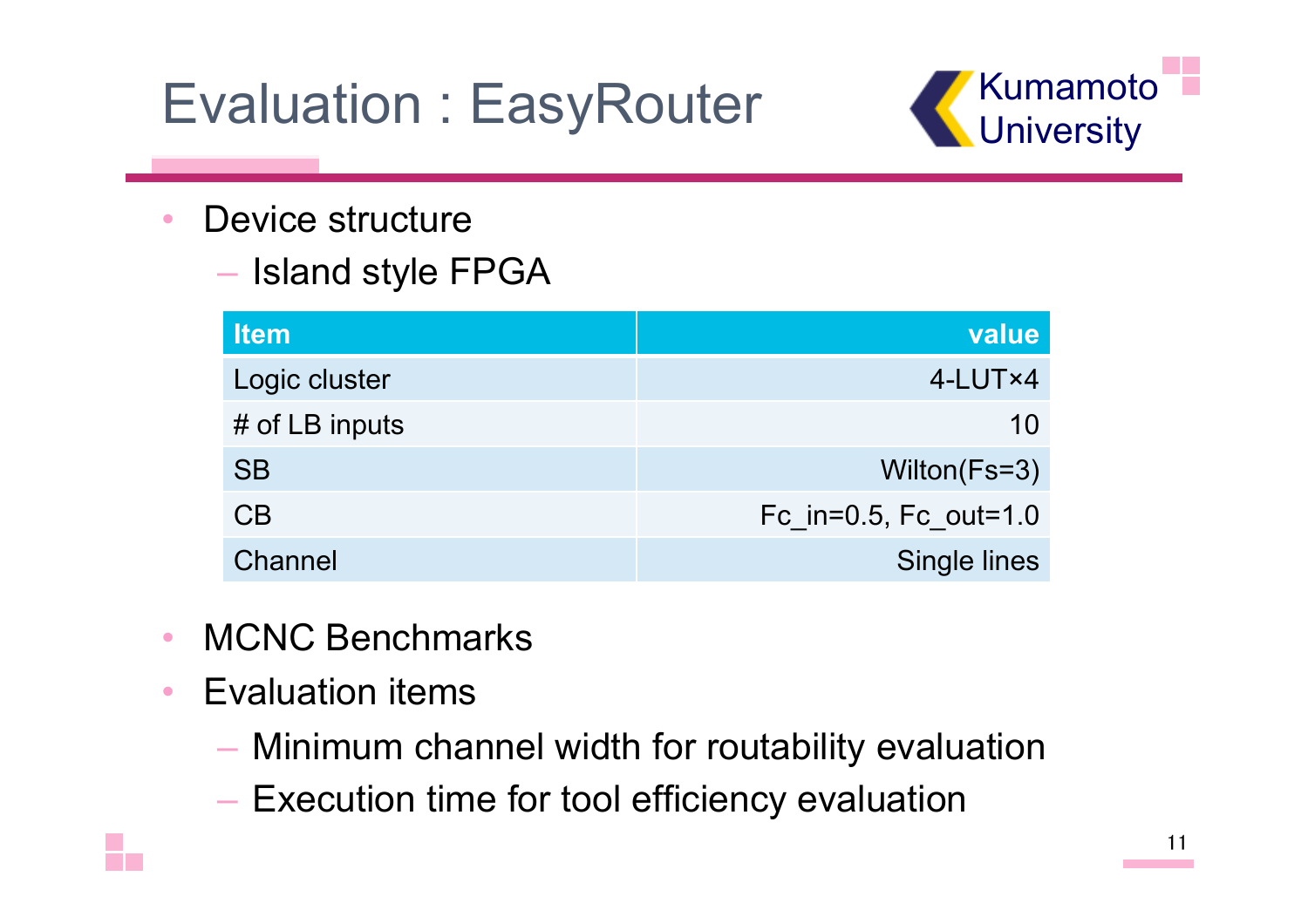# Minimum channel width (Routability) amoto

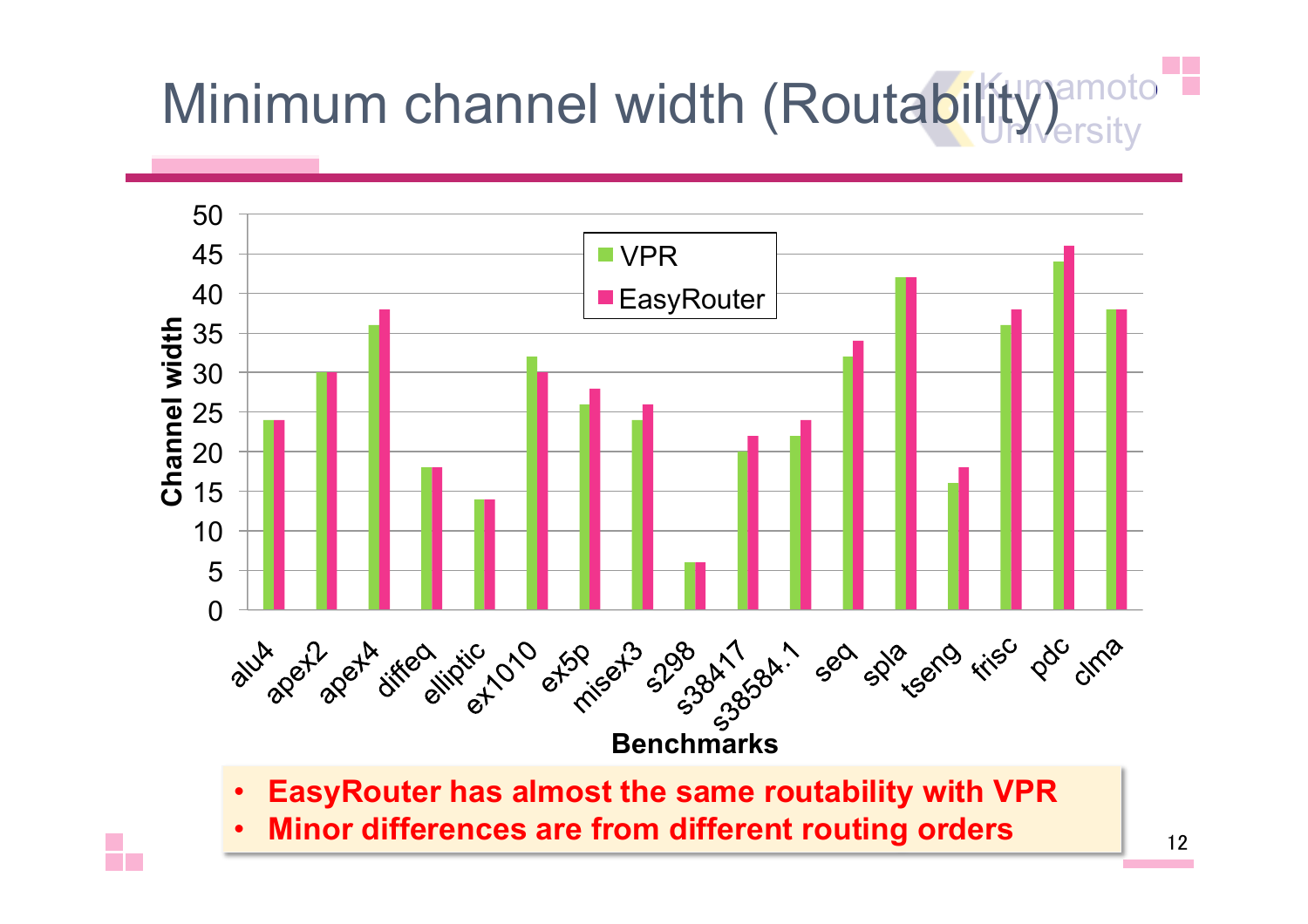Execution time (CPU time) K Kumamoto





- **EasyRouter is 8 times slower than VPR on average**
- **Big circuits are about 5 times slower**

÷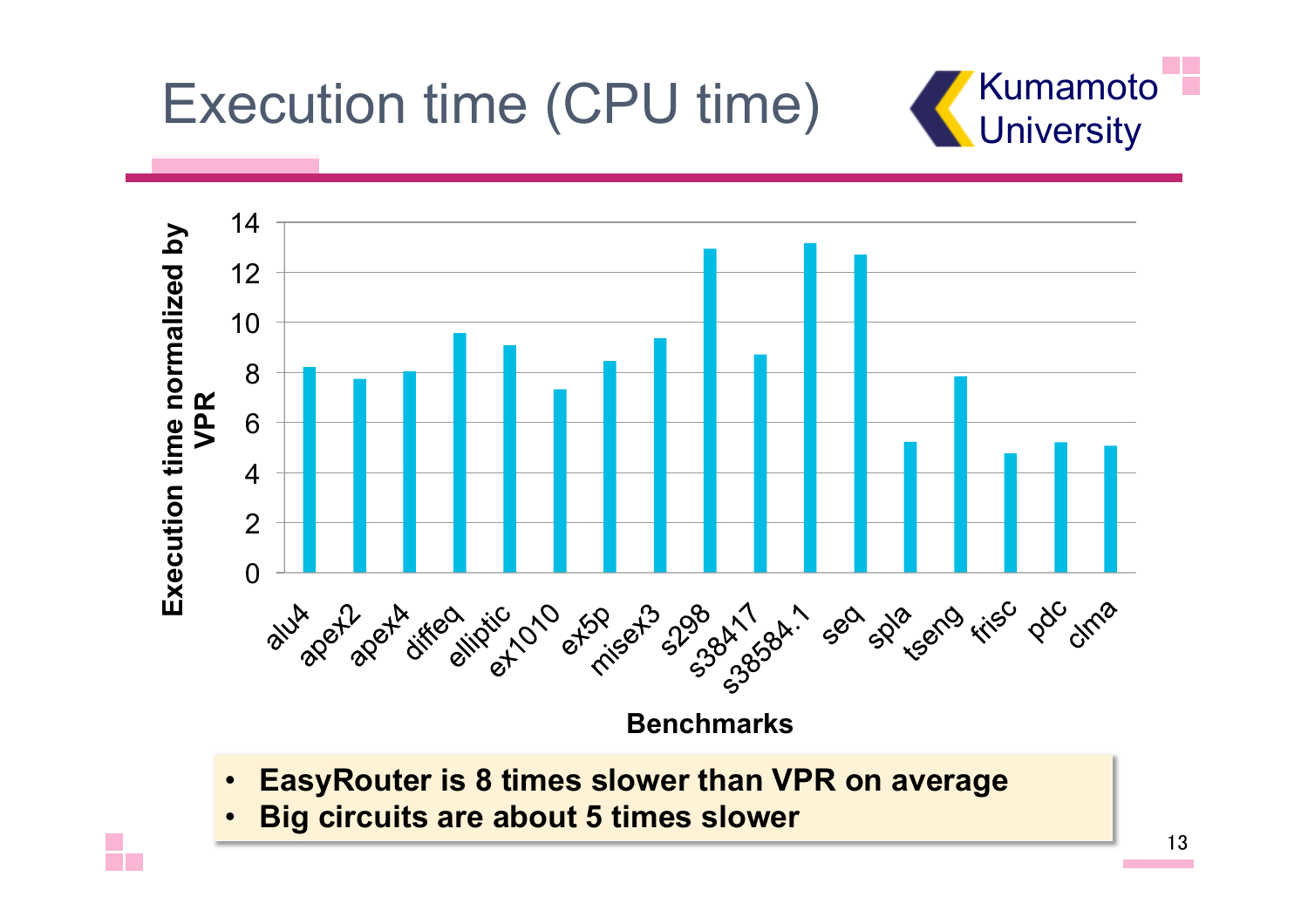# Evaluation for proposed design flow amoto

- Process: e-Shuttle 65nm
- Device parameters

| <b>Item</b>                      | value                 |
|----------------------------------|-----------------------|
| Array size                       | $15\times 15$         |
| Logic cluster                    | 4-LUT×4               |
| # of LB inputs                   | 10                    |
| <b>SB</b>                        | Wilton(Fs=3)          |
| CB                               | Fc in=0.5, Fc out=1.0 |
| <b>IOB</b>                       | $Fc=1.0$              |
| # of routing tracks(single line) | 50/channel            |

- MCNC Benchmarks
- Evaluation items
	- Critical path delay on average(10 placement seeds)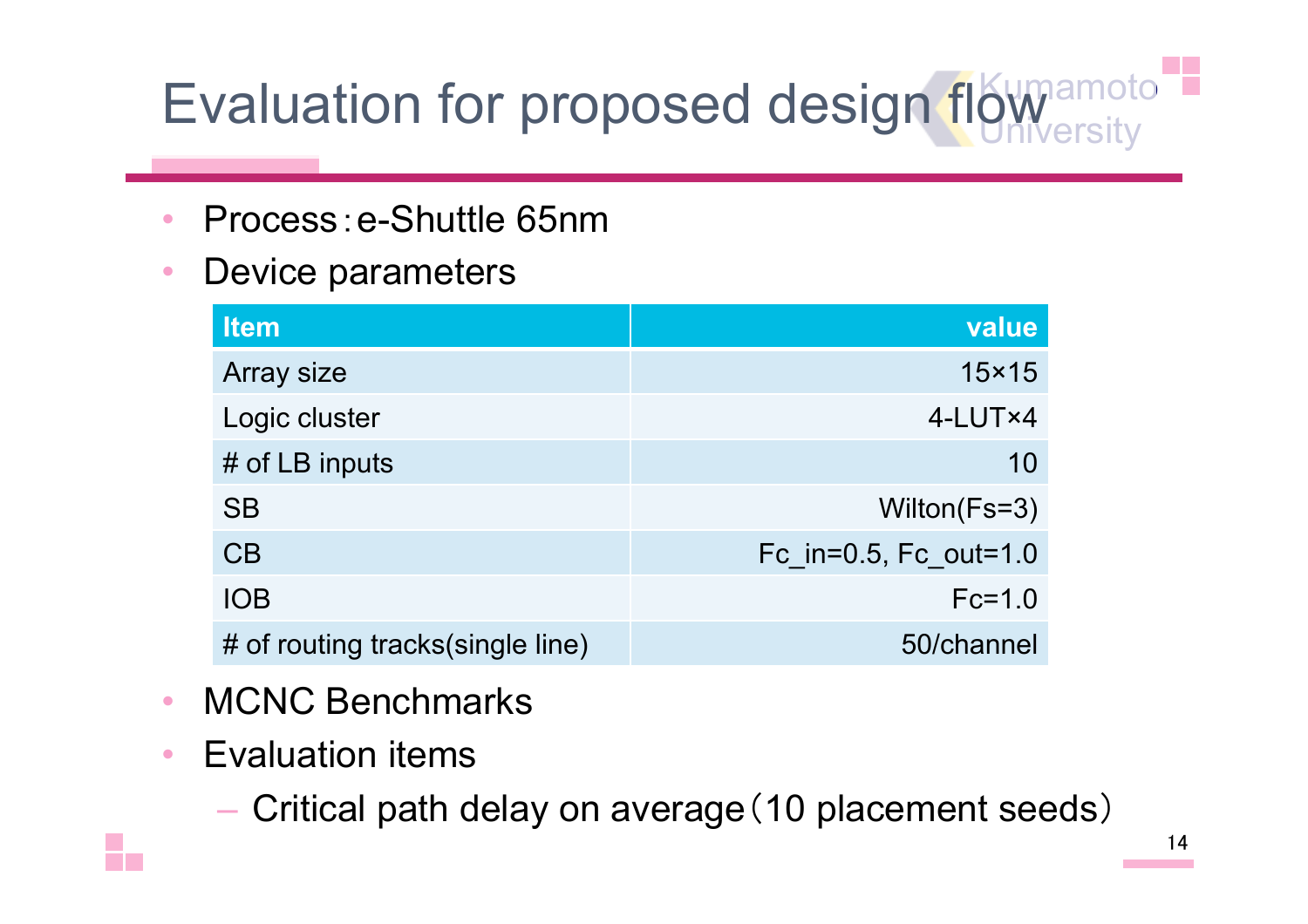# Device architecture for evaluation umamoto





#### **Homogeneous FPGA Tile structure**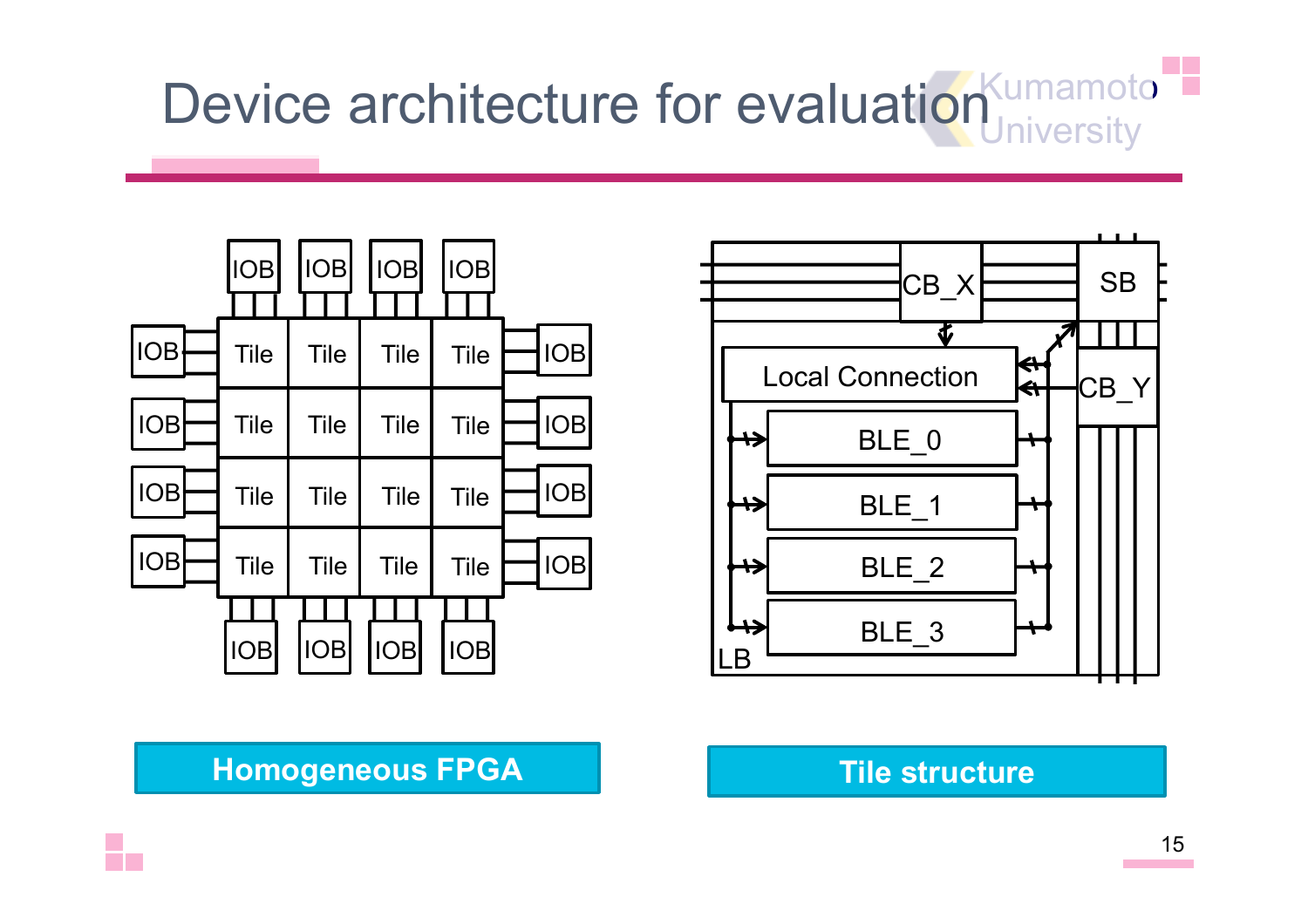

# Critical path delay results With University



- **Delay from VPR is about 10x worse than STA results**
- **Delay from EasyRouter is about 1.5x worse then STA results**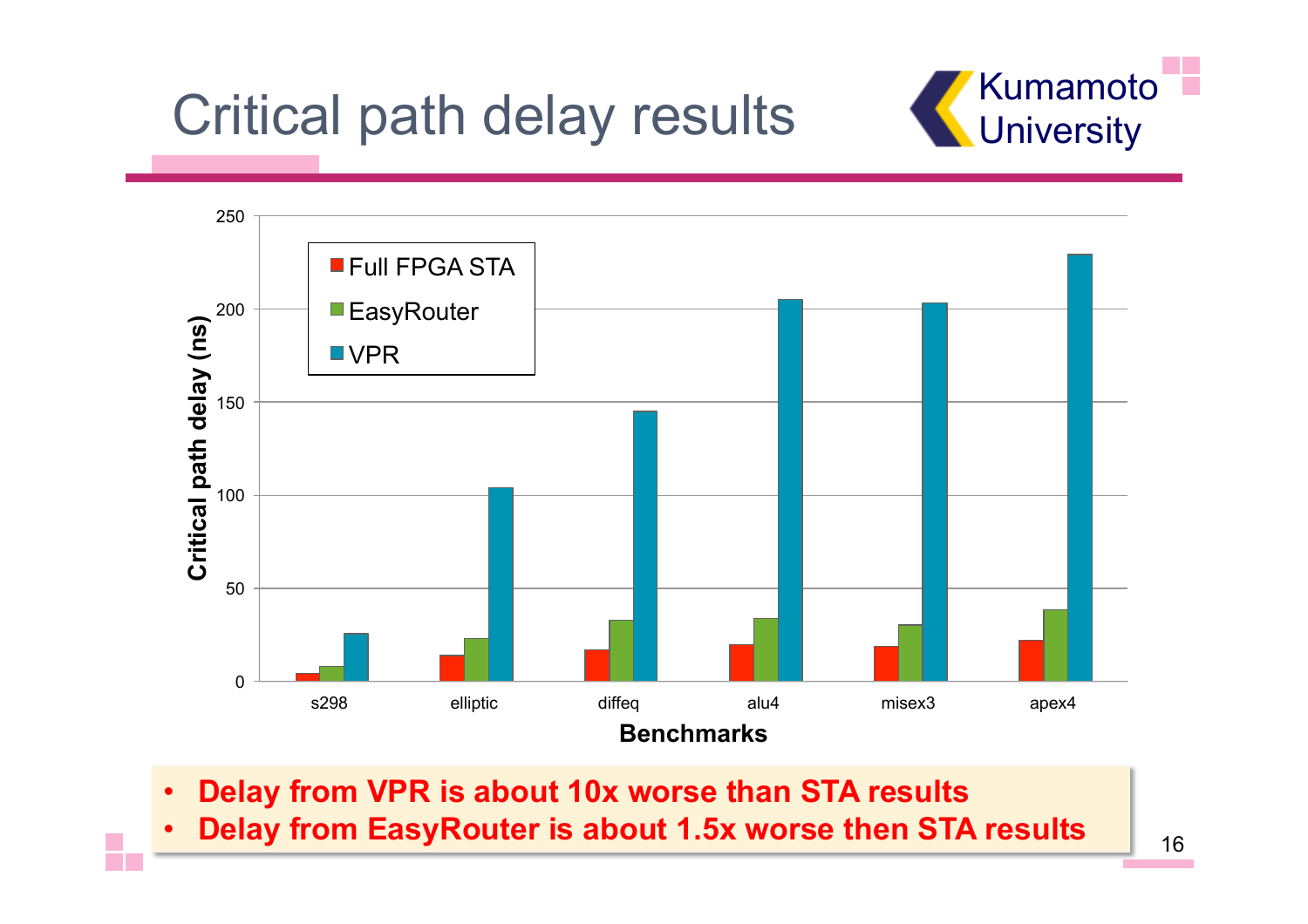## Conclusions **Conclusions**



### **EasyRouter**

- Simple: New arch. can be implemented in low cost
- High accuracy: Link academic FPGA tools with commercial VLSI CADs

Other works with the proposed flow

- 3D-FPGA(VLSI-SoC2013)
	- "Three-Dimensional Stacking FPGA Architecture Using Face-to-Face Integration"
- Hierarchy routing FPGA(FPL2013)
	- "Defect-Robust FPGA Architectures For Intellectual Property Cores In System LSI"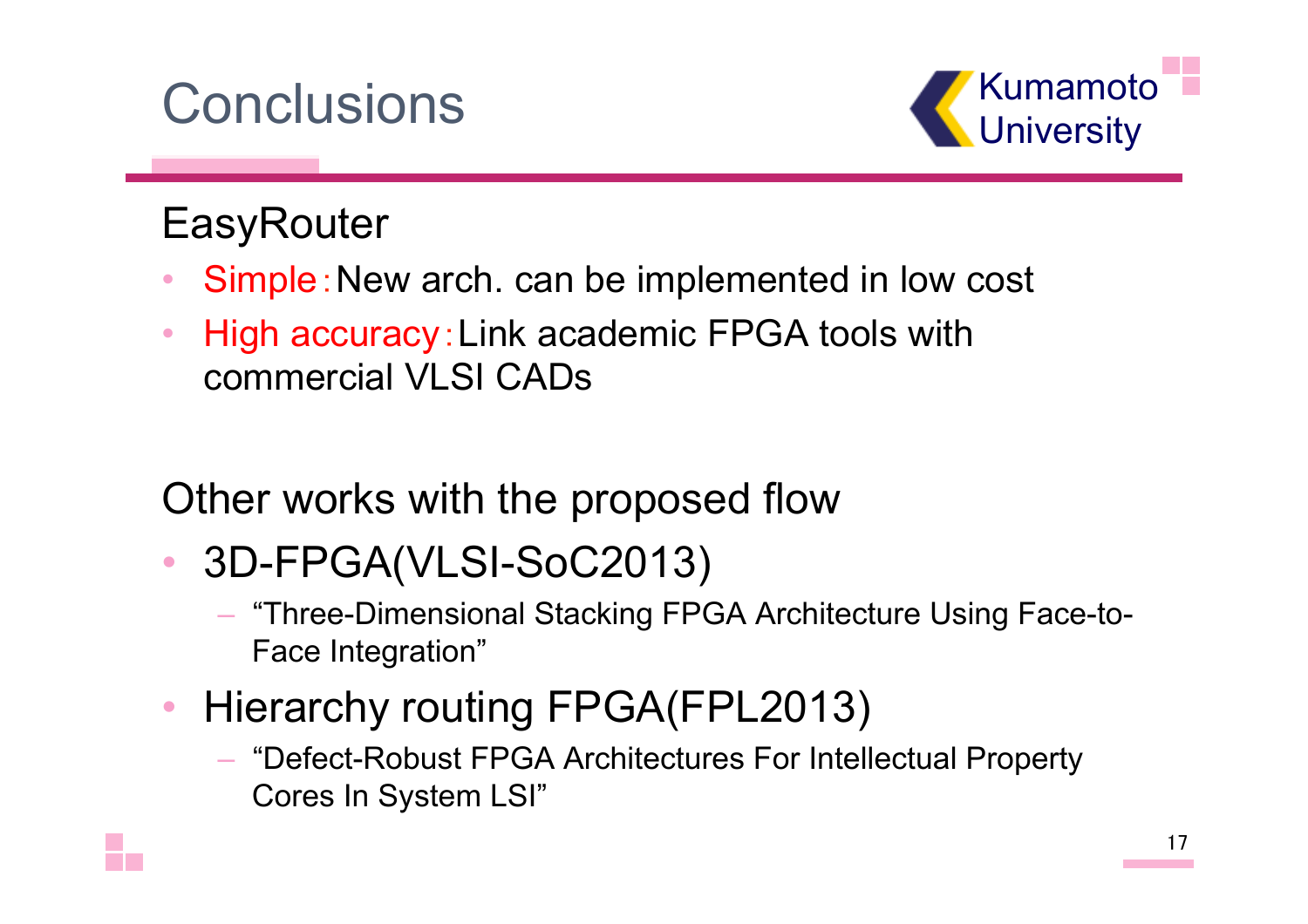

#### Thank you for your attention.

H.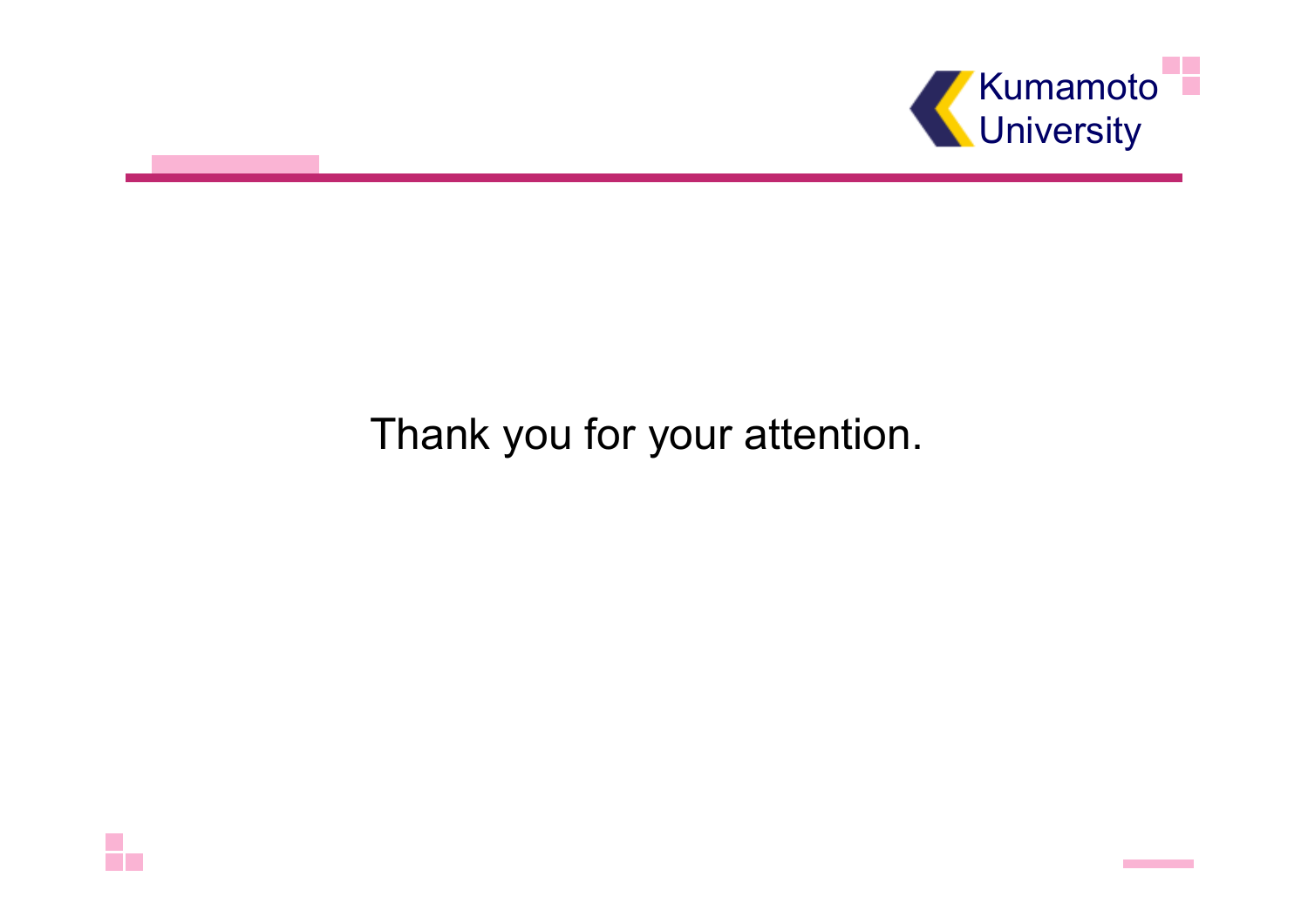# VPR(MIN-MAX-AVG. value from 10 seeds results) University



Kuman